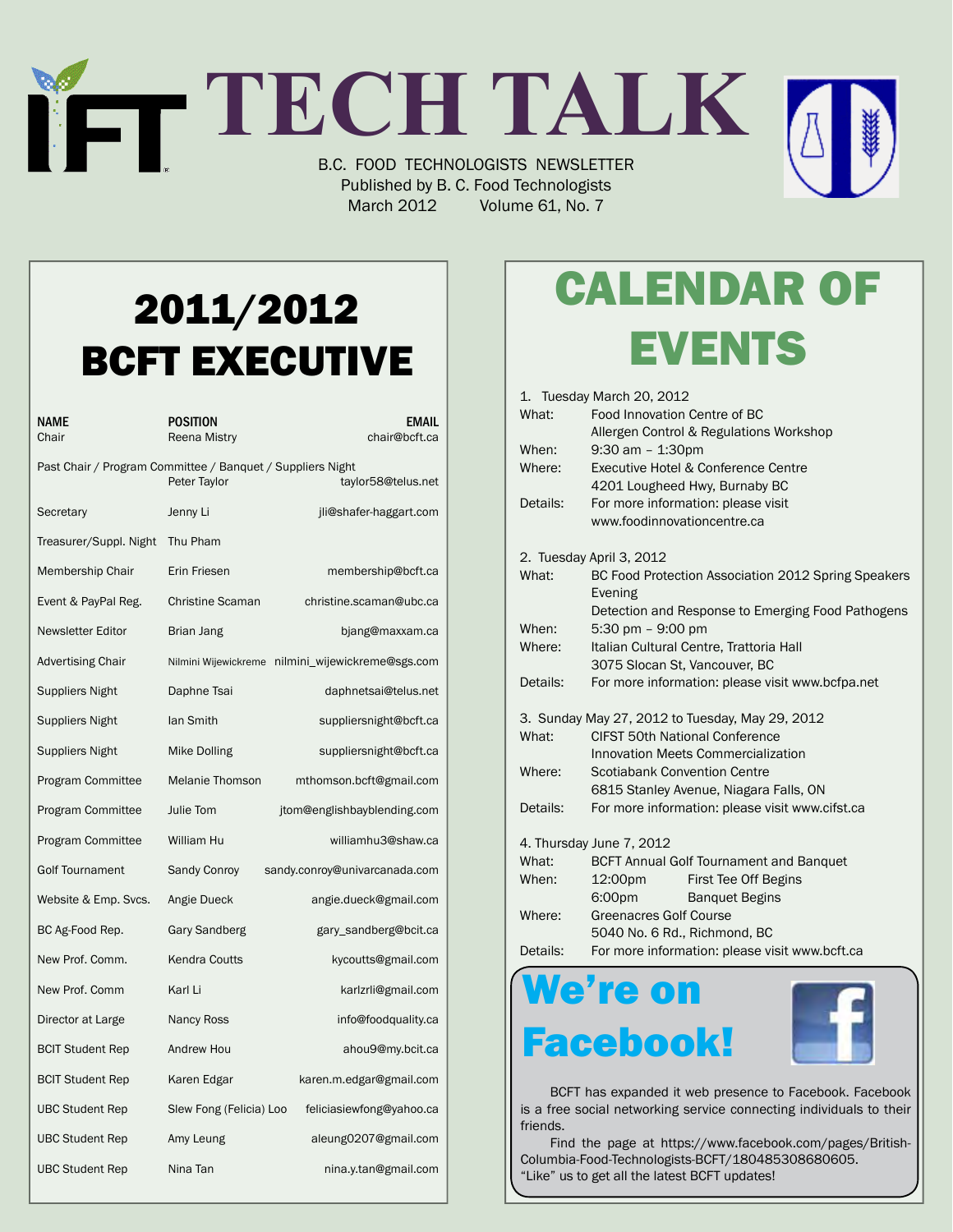March 2012, Vol. 61, No. 7 PAGE TWO

## BCFT Student Social Night Recap- Feb 24th

On February 24th, students from the UBC Food Science Club as well as BCFT student members came together for a fun social event at ApGuJung, a Korean restaurant located in downtown Vancouver. This event provided an excellent opportunity for BCFT's student members to interact with members of the Food Science Club!!

Surrounded by the aromas of traditional Korean



BCFT Student Social Night – (clockwise left to right) Michelle, Isis, Winnie, Jamie, and Felicia.

cuisine, members of both organizations enjoyed a delicious Korean meal while socializing about undergraduate life, extracurricular activities and other topics. Everyone enjoyed sharing their experiences with food and/or the food industry, and why they became interested in Food Science.

 Thank you to all who came out to support this event. We hope to see you all next time!



BCFT Student Social Night – (clockwise left to right) Jing, Amy, Monica, Ikuho, and Pamela

# Record Breaking Suppliers Night!

 The 2012 BCFT Suppliers Night was held on Wednesday February 29th and as always was a great

opportunity for all members of the food, beverage and related industries to get together for an evening of networking and education. We had a record number of suppliers and attendees which made a great atmosphere and also a very busy night for everyone involved. The central location at the Delta Hotel and Conference Centre once again proved to be a perfect location for the event.



 As usual a full seminar program took place with seminars from National Starch/Corn Products, Folio Instruments, TIC Gums and Teawolf. The seminars

were all very topical and well attended.

We had two VIP's at the show also - IFT President

Roger Clemens attended the show and met with members of the BCFT Executive, and CIFST President-elect Belinda Elysee-Collen also met with members of the BCFT Executive to discuss the CIFST Strategic Plan.

 The Suppliers Night is a key event for the BCFT and its success is very important as it helps fund the education and support work that the BCFT carries out throughout the year. The BCFT

Executive would like to thank all volunteers, suppliers and attendees who helped to make the event such a great success.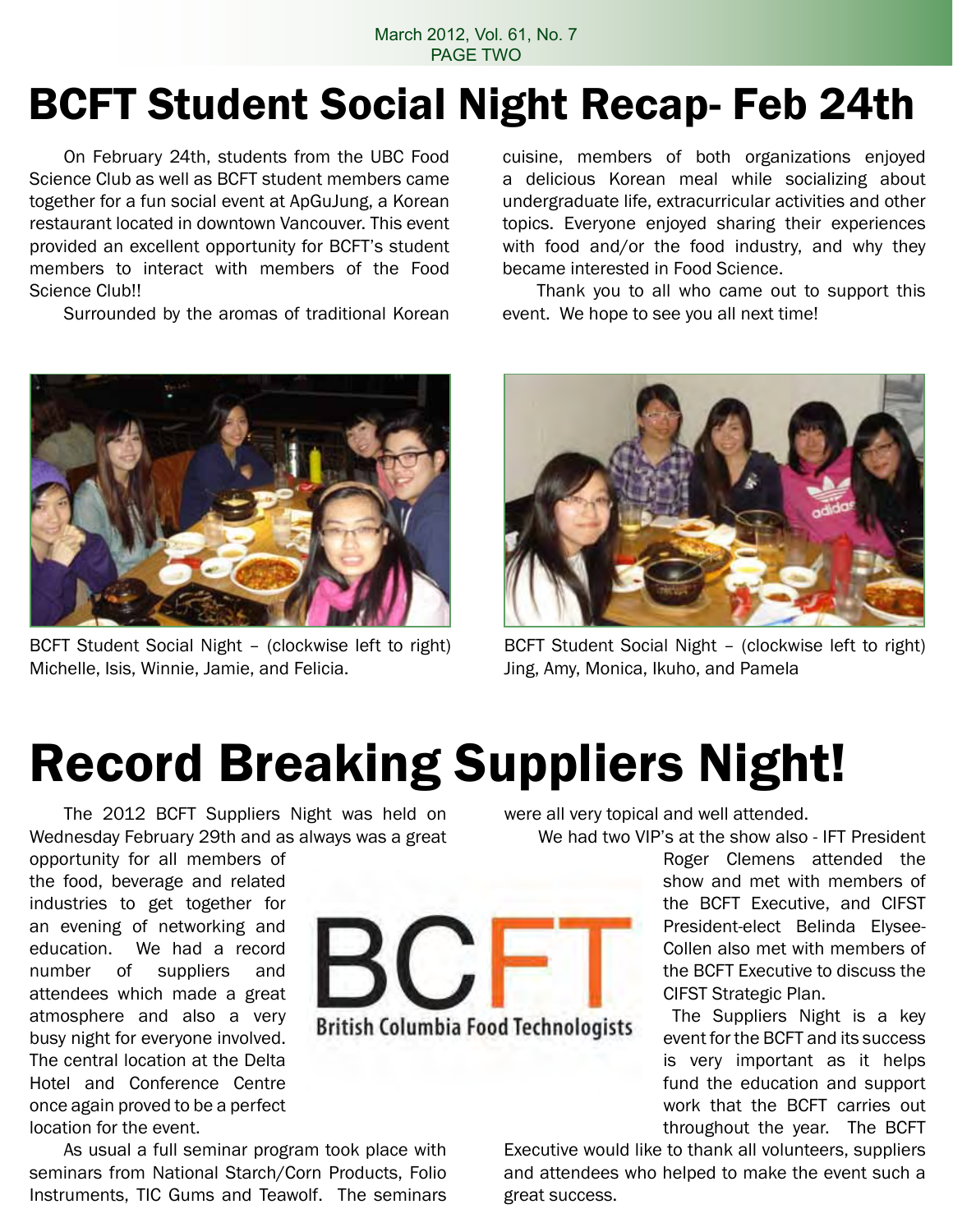#### March 2012, Vol. 61, No. 7 PAGE THREE

# Allergen Control Workshop Provides Practical Tools to Keep Food Safe

 Food processors cannot afford to miss an upcoming workshop on allergen control and regulations presented by the Food Innovation Centre of BC. The half-day session will provide practical training for food processing professionals on how to manage allergens through the entire supply chain, from supplier approval to shipment of finished product.

 "Allergens are impossible to eliminate from food processing, but there are precautions you can put in place to manage them," says Ken Hall, the program facilitator and senior training advisor for the FICBC. "The Food Innovation Centre is pleased to present this program and provide practical information and clear steps for food processors to control allergens and ensure a consistently safe product to their customers."

The Allergen Control & Regulations training will include:

- Introduction to allergens and their health effects
- Understanding different classes of allergens and their sources
- Allergen handling and control methods
- New allergen and labeling regulations and how they affect your business
- Date: Tuesday March 20 2012, 9:30am 1:30pm Lunch & refreshments included.

Location: Executive Hotel & Conference Centre 4201 Lougheed Hwy, Burnaby BC

Cost:  $$65 + HST$  per participant

 (Special Promotional Price)

 To register call Laurie at 1-855-366-3287, or email laurie@ foodinnovationcentre.ca.



#### About Ken Hall

 Ken Hall has worked with a wide range of food-industry sectors in North America and around the world. He has held corporate and director-level leadership roles and has successfully overseen continued improvements in food safety standards, including the achievement of the industry's highest safety standard, the Global Food Safety Initiative (GFSI), in no fewer than four facilities. His expertise includes Research & Development, Quality Control,



*Ken Hall, Senior Training Advisor*

Environmental Management, Quality/Food Safety Auditing and Sales & Marketing.

#### About the Food Innovation Centre of BC

 The Food Innovation Centre of BC is a hub for creative commercialization solutions. It brings people and organizations within the sector together by connecting businesses and providing training and access to commercialization resources for the agrifood sector in BC. The Food Innovation Centre of BC gratefully acknowledges the financial support of Growing Forward, a federalprovincial-territorial initiative.

For more information contact: Ken Hall, Senior Training Advisor Food Innovation Centre of BC Phone: 1-604-847-2281, Cell: 778-998-5314 Email: ken@foodinnovationcentre.ca

| <b>Consumer Testings Services</b>                                                    |        | <b>Ron Kuriyedath</b><br><b>Chief Chemist</b><br>Agri-Food Laboratories      |
|--------------------------------------------------------------------------------------|--------|------------------------------------------------------------------------------|
| SGS Canada Inc.<br>50-655 W Kent Avenue N<br>Vancouver, BC V6P 6T7<br>www.ca.sgs.com | f<br>e | (604) 324-1166<br>1-877-728-1188<br>(604) 324-1177<br>Ron.kuriyedath@sgs.com |

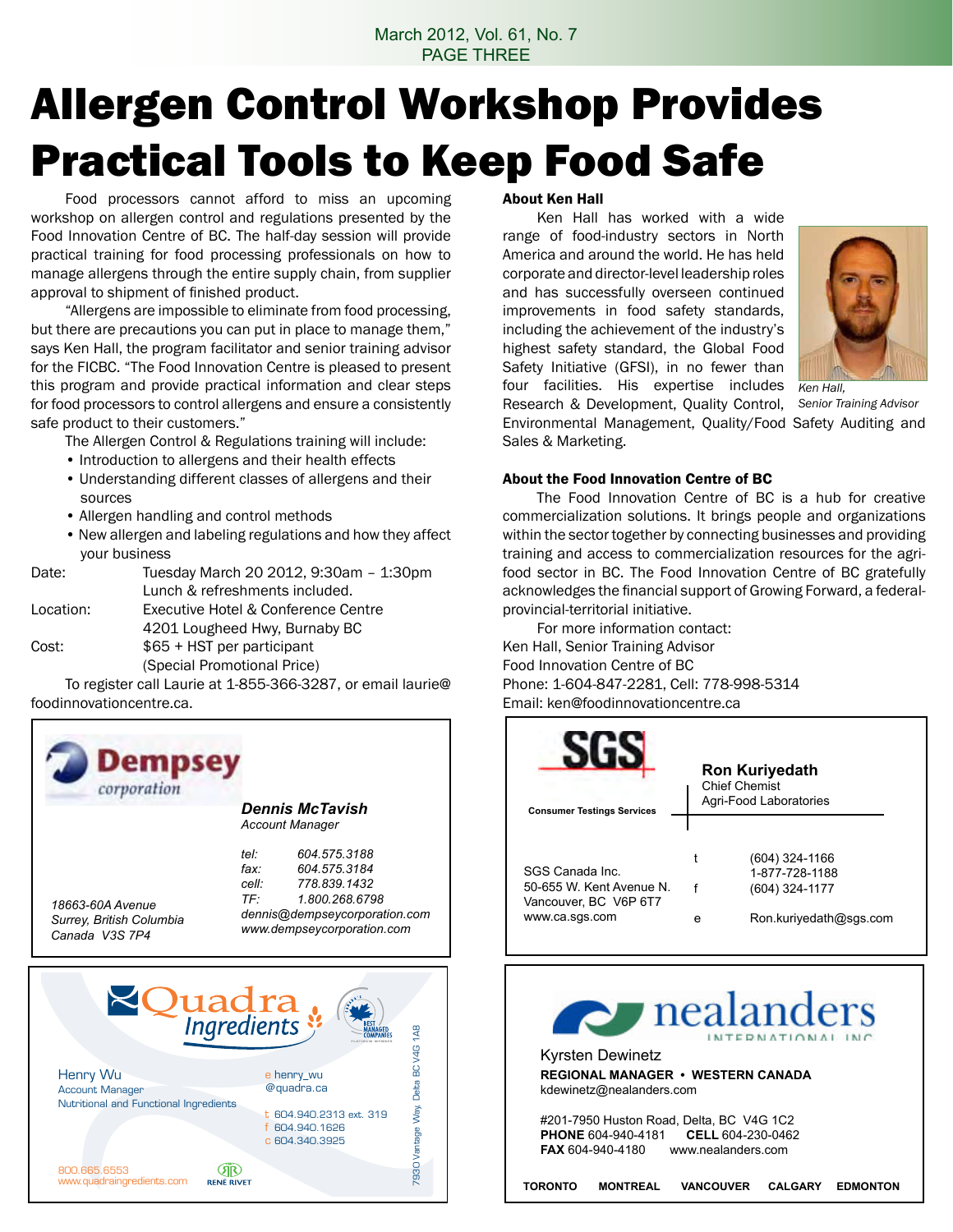### Think About Advertising Your Business in *Tech Talk*

You can't afford to miss this opportunity to advertise!

*Tech Talk* is published approximately nine times a year by the British Columbia Food Technologists Association (BCFT). As the official publication of the association, *Tech Talk* reaches the local audience of individuals in the Food Science and Technology profession - your ad in Tech Talk will keep you on top of our readership of over 300 individuals.

For complete details on placing your ad in Tech Talk, contact:

Nilmini Wijewickreme SGS Canada Inc., 50-655 West Kent Avenue North Vancouver, BC, V6P 6T7 Tel: 604-324-1166 Ext 5294 Fax: 604-324-1177 E-mail: nilmini\_wijewickreme@sgs.com.

 We accept ready-to-print copy of your ad in PDF or TIFF format in color or black & white, or a hard copy of business cards. The advertisements also can be sent via email in any digital format. For example, a high-resolution (300 dpi or better) scanned copy, or digital format (e.g., EPS or PDF) of the ad.

#### RATES

| Business card                                | $(4" \times 2")$ | \$30  |
|----------------------------------------------|------------------|-------|
| Page Sponsor                                 | $(8" \times 2")$ | \$50  |
| $\frac{1}{4}$ Page Sponsor $(4" \times 5")$  |                  | \$60  |
| $\frac{1}{2}$ Page Sponsor $(4" \times 10")$ |                  | \$90  |
| Full Page Sponsor(8" x 10")                  |                  | \$150 |

*Rates indicated are on per issue basis. Discounts up to 10% are available for advertising in multiple issues.*



### **Expertise in Food Analysis**

- Microbiology
- Food Chemistry
- Nutritional Labelling
- **Residue Testing**
- **Environmental Monitoring**

Tel: 604 734 7276 Toll free: 1 800 665 8566 foodsafety-yvr@maxxamanalytics.com

www.maxxam.ca



Saturated Fat Trans Fat

 $12<sub>0</sub>$ 

Cholesterol

otassium

Sodium







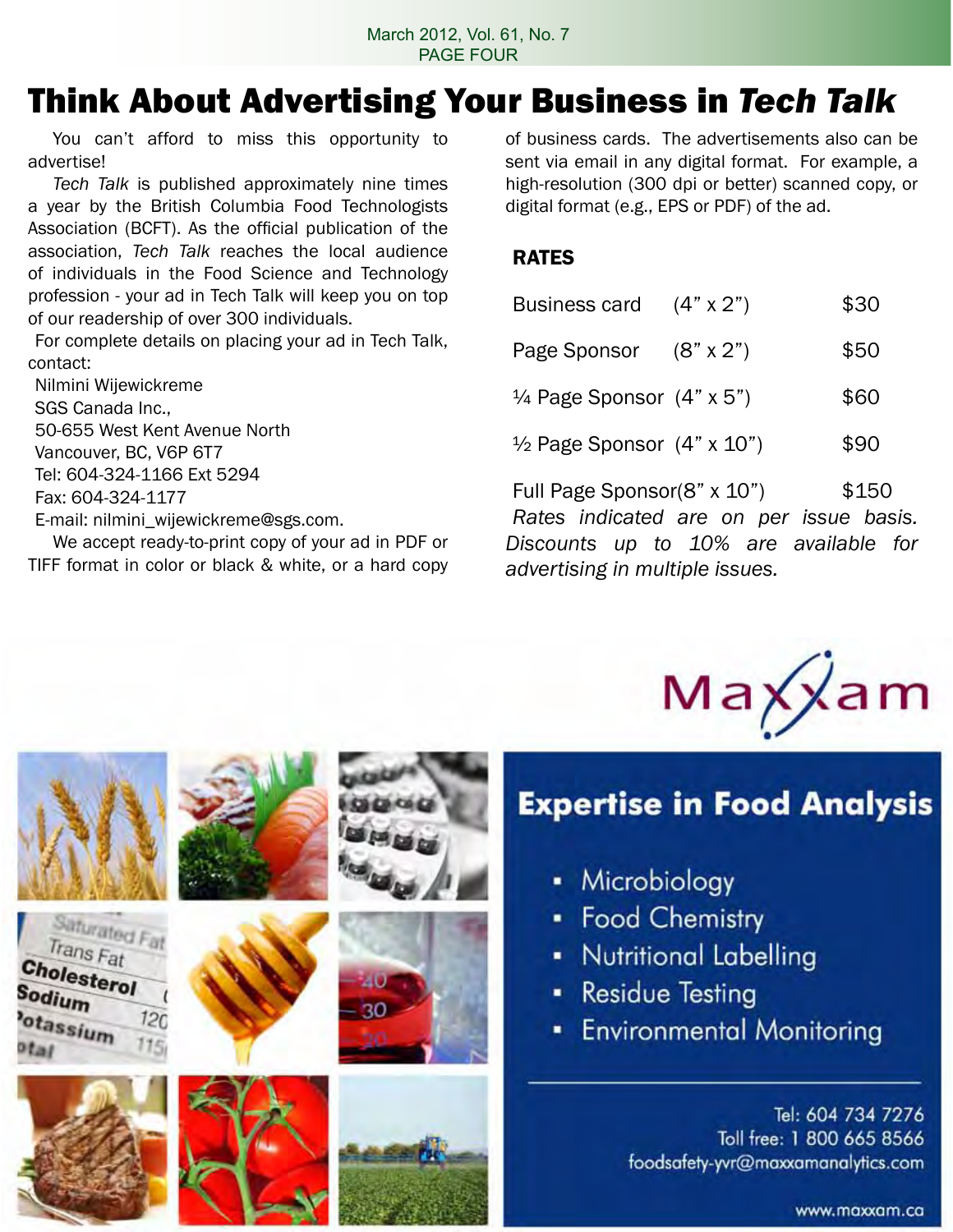#### March 2012, Vol. 61, No. 7 PAGE FIVE

### Need scientific talent?...Consider UBC Science Co-op!

 UBC Science Co-op enables employers to hire motivated and energetic students, who have acquired the academic knowledge and professional skill sets to be effective in real-life work-experience opportunities. With having placed students in a variety of more than 1,100 4-month Co-op positions in our last fiscal year, we definitely have the expertise to assist in creating great Co-op placements.

Benefits of hiring a Co-op student:

- Reduced hiring costs
- Assistance with unique or short-term projects
- Development of new concepts, providing a fresh perspective
- Identifying future employees and managing staff levels during busy periods

Available Science disciplines include:

- • Biochemistry and Molecular Biology
- **Biology**
- Biotechnology
- **Chemistry**





- **Computer Science**
- **Engineering Physics**
- **Environmental Sciences**
- **Food & Nutritional Science**
- Microbiology & Immunology
- **Statistics & Math**

 For additional information regarding the UBC Science Co-op program, please click here.

 To discuss how a student from our program may contribute to your organization's goals and objectives, then please contact Chris McKinnon at 604-827- 3303 or at cmckinnon@sciencecoop.ubc.ca.



# BCFT Website

 Please check out the BCFT website at www.bcft. ca for:

- • Up to date information about upcoming BCFT events
- Job Postings (http://www.bcft.ca/employment. html.) for those companies needing a hard working food technologist.

 If you have any feedback or events that you would like posted, please email Angie Dueck at webmaster@bcft.ca.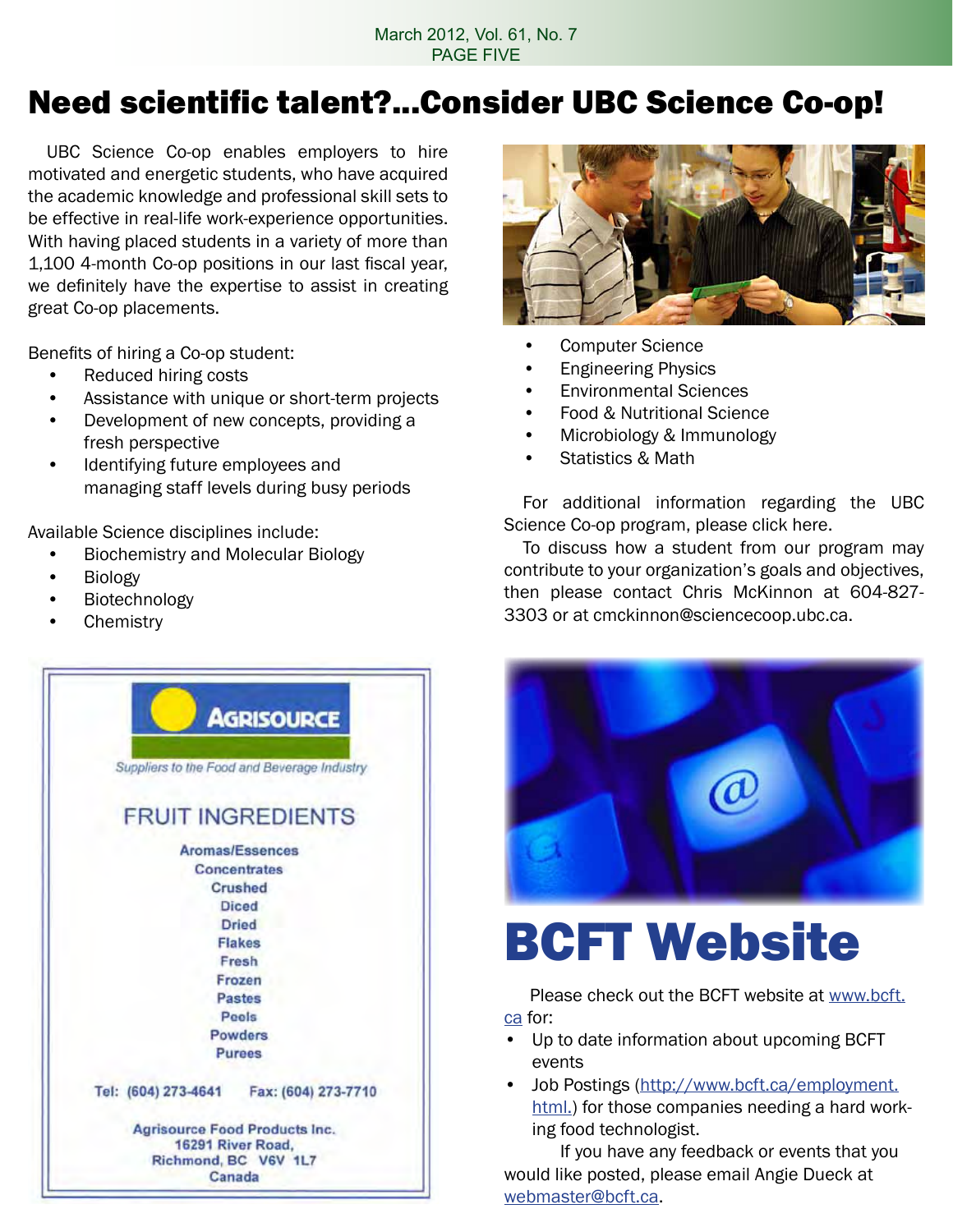### **THE SERVICES YOu NEED ALL IN A ONE STOP SHOP**



#### **ANALYTICAL SERVICES**

- Pesticide & Drug Residue
- Trace Elements & Heavy Metals
- **Feed Analysis**
- **Contaminants**
- **Nutritional Labelling & Chemistry**
- **Microbiology**
- Aquaculture & Seafood
- And more

#### **CONTACT DETAILS**

SGS Canada Inc. 50-655 West Kent Avenue North Vancouver, B.C. V6P 6T7 Tel. (604) 324 1166 Fax. (604) 324 1177 Email : ca.vancouveragrilab@sgs.com

**WWW.CA.SGS.COM**

**SGS IS THE WORLD'S LEADING INSPECTION, VERIFICATION, TESTING AND CERTIFICATION COMPANY**



**WHEN YOU NEED TO BE SURE** 



3M Canada Company

804 Carleton Court, Annacis Island Delta, BC V3M 3M1 604 463 8374 Tel. Home Office 800 265 1840 Toll Free 7423 778 772 3716 Cell 800 665 4759 Fax Orders nabender@mmm.com



#### Sherisse Sweetman BSc Technical Sales Representative Food ssweetman@lvlomas.com

1587 Derwent Way, Delta, British Columbia V3M 6K8

Cell: 604 612 6373 TF: 1 800 668 1221 Fax: 604 521 2323 www.lvlomas.com



TORONTO MONTREAL VANCOUVER PORTLAND SEATTLE SHANGHAI

**Sandy Conroy** Account Manager

æм

**Univar Canada Ltd.** 9800 Van Horne Way Richmond, BC V6X 1W5 Canada



Cell 604 813 9996 Fax 604 231 5294 sandy.conroy@univarcanada.com www.univar.com www.univarcanada.com



Cell: (778) 245-2211

**Vernon Lo, M.Sc.** *Western Region Sales Manager*

130- 18279 Blundell Road Customer Service<br>
Richmond, British Columbia<br>
Tel: 1-866-294-7914 Richmond, British Columbia

Canada Fax: 1-877-294-7929<br>V6W 1L8 customerservice@debro.com customerservice@debro.com